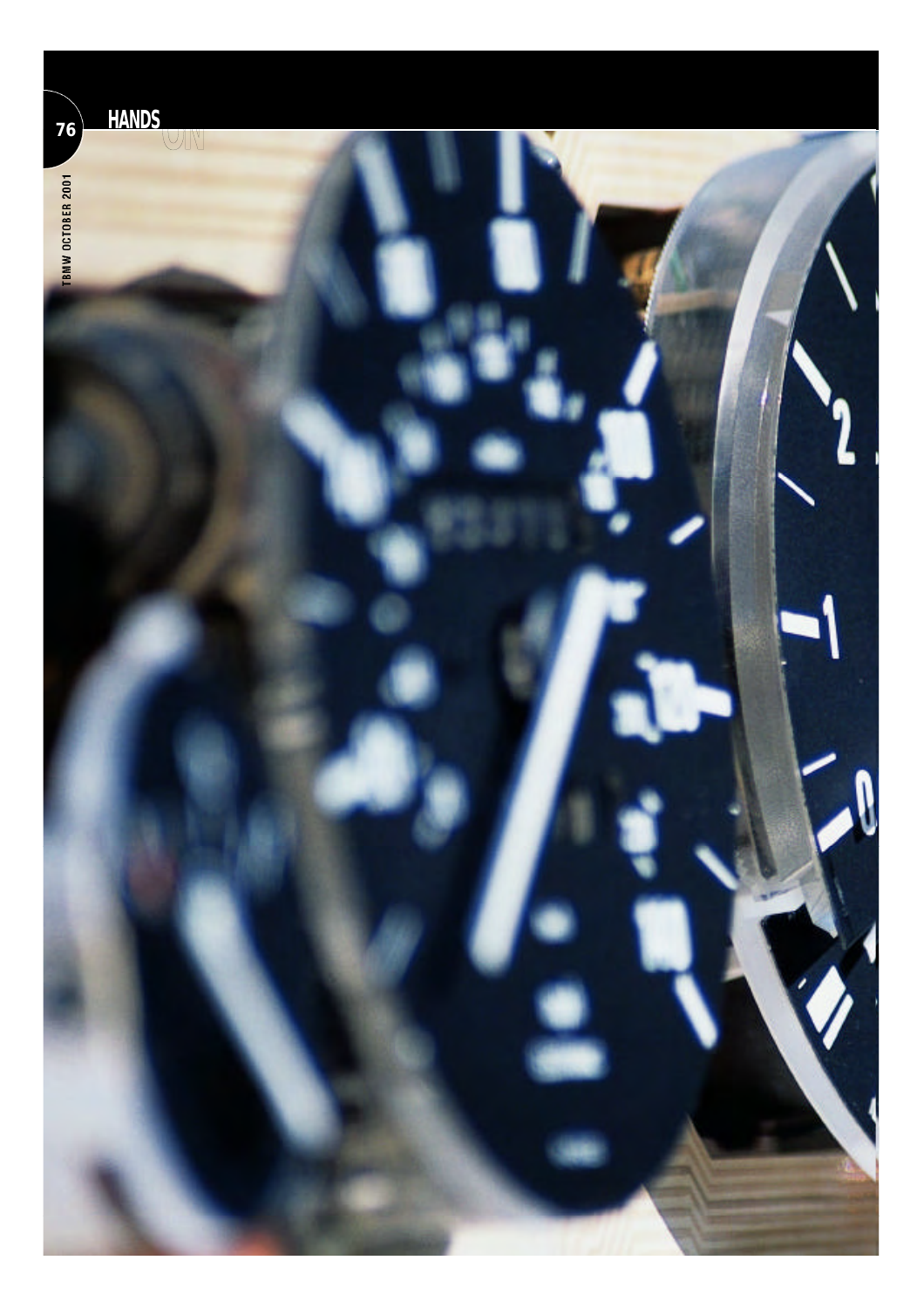**77**

## ice Lights

Getting those service lights working properly is easier than you think.

**E** ver since the system was launched<br>in 1981 with the then new E28 **in 1981 with the then new E28 5-Series, the BMW Service Indicator (SI) system has been controversial. Follow the magic lights to the book**

**and your BMW will last forever, that was the idea. Once the cars were a few years old however, these flashing lights became a pain and for a while there was no way around this, apart from BMW dealer servicing.**

**Then, in the mid '80s, tool companies like Sykes Pickavant marketed their own tools for putting the dreaded lights out and all was well. In the late '80s people started to notice that even with the reset tool the bloody lights wouldn't go out.**

**This was because the Nickel Cadmium rechargeable batteries that** powered the reset system were dead. **In those days, putting new batteries in was an option that some took but not all. Most owners just waited until the lights finally expired, giving peace at last.**

**But trouble was brewing behind the instrument panel as those dead NiCad batteries unleashed their cargo of acid through the corroded housings and all over the SI boards. The boards also control the gauges themselves as the power from the fuse box has to get around the SI board before it can reach the instruments.**

**So, when the gauges start acting up it's time to sort it out. This article isn't about fitting new batteries as by the time these are needed, the SI boards will be scrap. Putting it right with new boards doesn't cost a fortune, it's not hard and you don't need a special tool to reset the lights either.**



**01**

**First job is getting the instrument pod out. We used a 1983 628CSi for this, which is one of the hardest to do. Remove the black plastic panel either side of the cluster, which comes out to reveal the lower two retaining screws.**

> *Words: Andrew Everett* PHOTOGRAPHY: DAVE WOODALL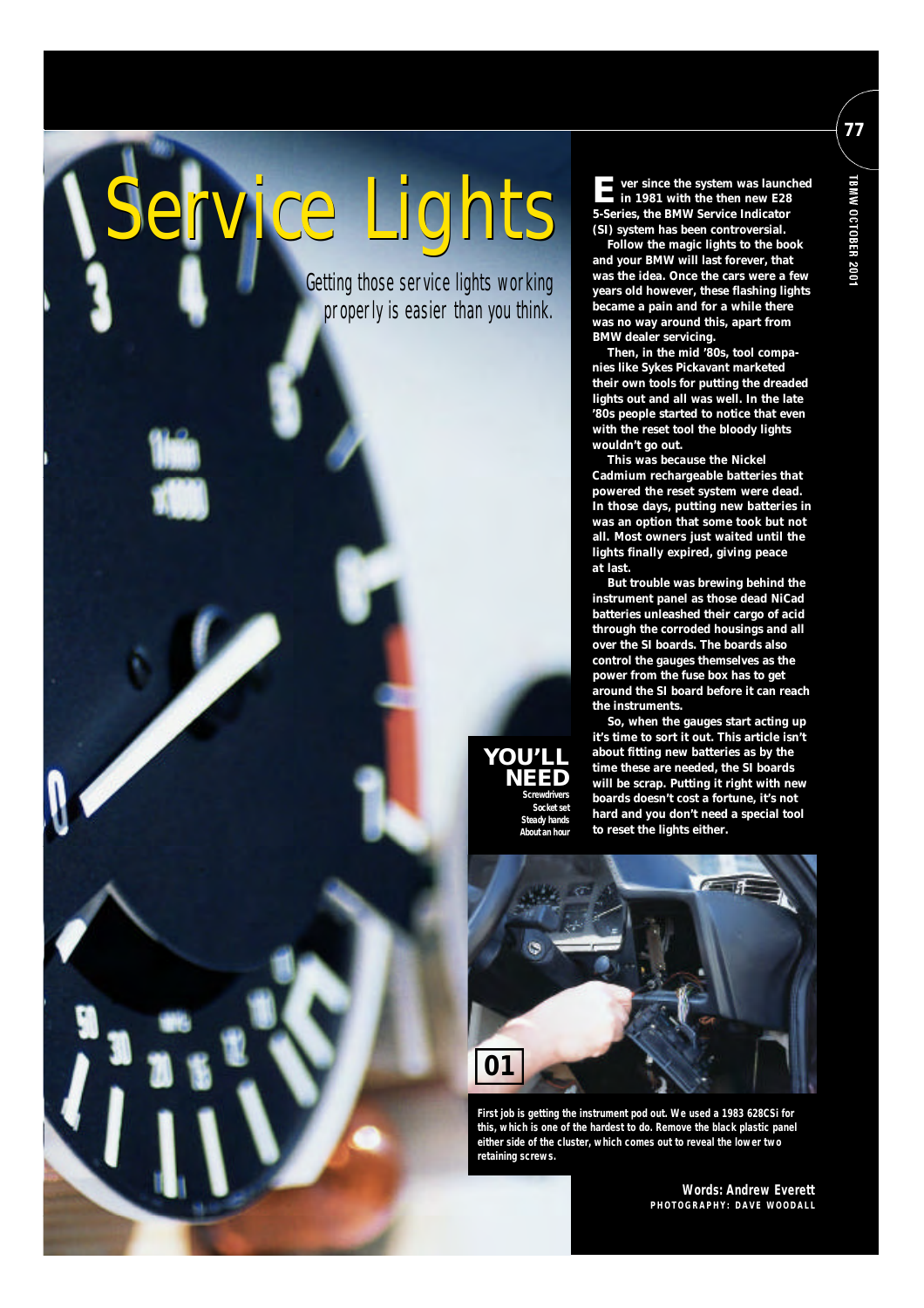**78 HANDS** 



**You'll then need to remove the lower dash cowling and the steering column bolts to drop the column for clearance. The E28 5-Series and E23 7-Series cars are much easier, just two or three screws at the top and it pops out. All BMWs have three multi-plugs, blue, yellow and either white or black. We outlined removing the 3-Series E30 dash in the July issue but it's very similar.**



**Once the pod is out, remove the anodised self-tapping screws and separate the cowling from the main unit.**



**You see just how bad things are when you look inside. If there's just a trace of green gunge on the circuit board you could use a toothbrush and some electrical contact cleaner. However, 99 per cent of the time the board has had it. Any discolouration around the edges mean acid absorption and a scrap board.**





**Now pull the instruments out carefully. Corrosion on the pins causes mayhem with the instruments and any speedo or tacho faults can be a result of this. If you're not bothered about the SI lights, you could, in theory, take the batteries out and bin them, clean up the locating pins and have working instruments again. The speedo can often be the first thing to curl up its toes.**

**Now remove the board and fit the new one. From Hartlake (01634 294115) you're looking at £85 for a reconditioned board with new batteries and ready to go. Or you could get a good used board from FAB (01594 860325) for even less. What about fitting new NiCads bought at your local electrical retailer? Don't bother, as they won't work for more than a week or two at the most. It gets quite hot inside an instrument cluster on a warm day and regular NiCad batteries just can't hack it. Fit the new boards, reassemble the pod and refit it. No hassle.**